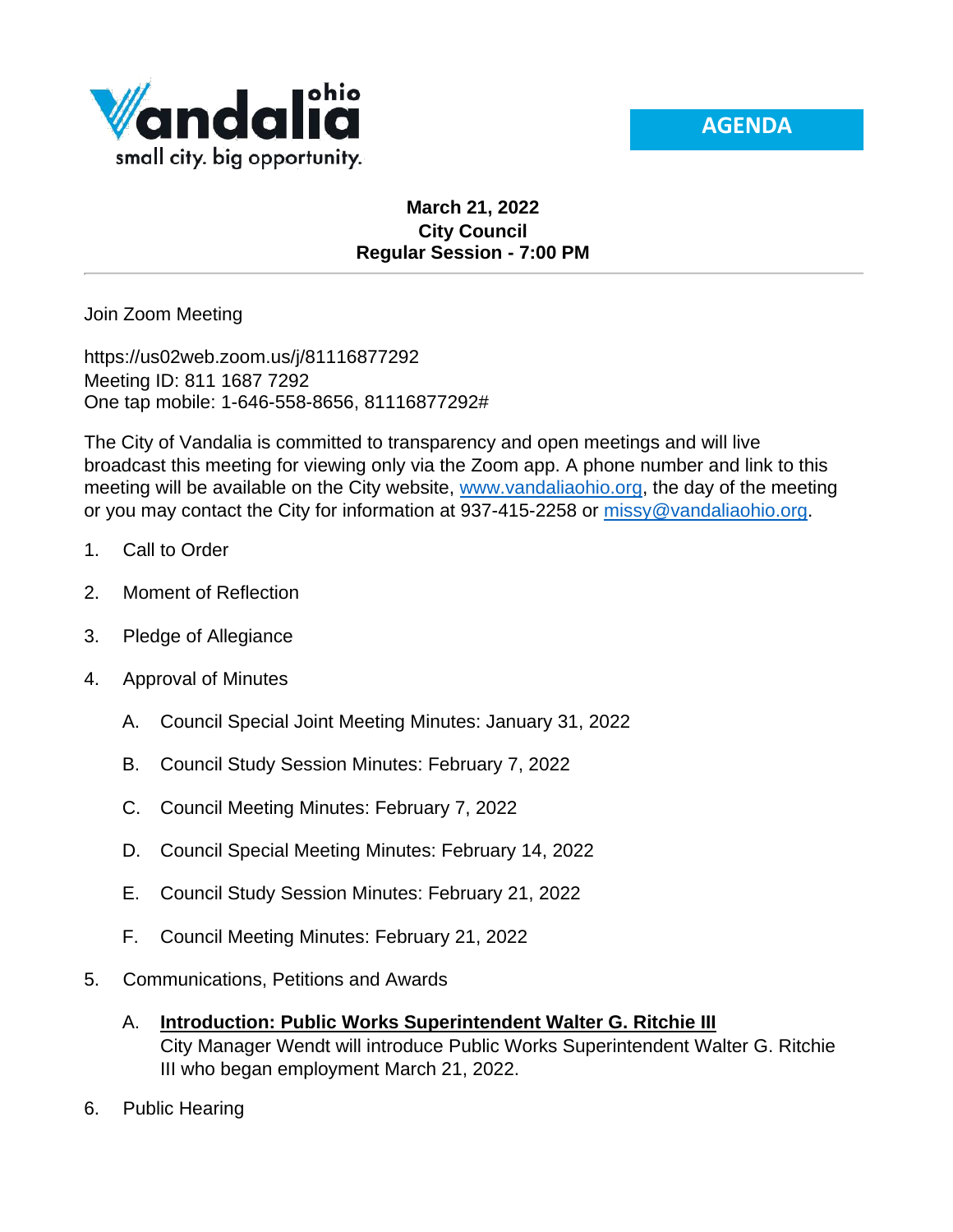- 7. Comments from Interested Citizens
- 8. City Manager's Report
	- A. Information Items
	- B. Action Items
		- 1. **Ohio Department of Liquor Control - 3119 Stop Eight Road**

Ohio Department of Liquor Control has notified the city of a request for a license transfer from Creatif Catering, Inc. to Bolkem Event Décor & Rentals, LLC. DBA Grandeur Events Center located at 3119 Stop Eight Road. The Division of Police does not object to the transfer and does not recommend a hearing.

- 9. Old Business
- 10. Resolutions
	- A. **22-R-23** A Resolution Authorizing The Purchase Of A 2023 International HV507 SFA Single Axle Cab & Chassis By The Public Works Department, From Rush Truck Centers At The State Bid Contract Price In The Amount Of \$91,410.46 And Declaring The Current 2008 International Single Axle Dump Truck & Associated Equipment To Be Replaced As Surplus Property
	- B. **22-R-24** A Resolution Authorizing The Purchase Of The Upfit Equipment For A 2023 International Hv507 Single Axle Cab & Chassis Including Snow & Ice Accessories By The Public Works Department, From KE Rose Company At The Sourcewell Cooperative Bidding Contract Price In The Amount Of \$130,007.00
	- C. **22-R-25** A Resolution Awarding The Bid For Equipment And Complete Equipment Installation For Three Police Patrol Vehicles, Requested By The Division Of Police, To K.E. Rose Ltd In The Amount Of \$51,363 And Declaring The Equipment Being Replaced As Surplus Property
	- D. **22-R-26** A Resolution Waiving The Formal Bidding Process And Authorizing An Annual Verizon Purchasing Agreement For Cellular Services, Requested By The Information Technology Department, Through The General Services Administration (GSA) Federal Supply Schedule Number 47QTCA20D00B5 In The Amount Of \$39,560
	- E. **22-R-27** A Resolution Authorizing An Agreement With Montgomery County To Provide Emergency Preparedness, Homeland Security And Emergency Management Services For The City Of Vandalia
	- F. **22-R-28** A Resolution Appointing Representatives To The Butler Township Miller Lane Business District JEDZ Board And The Butler Township Miller Lane Hotel District JEDZ Board
- 11. Ordinances First Reading